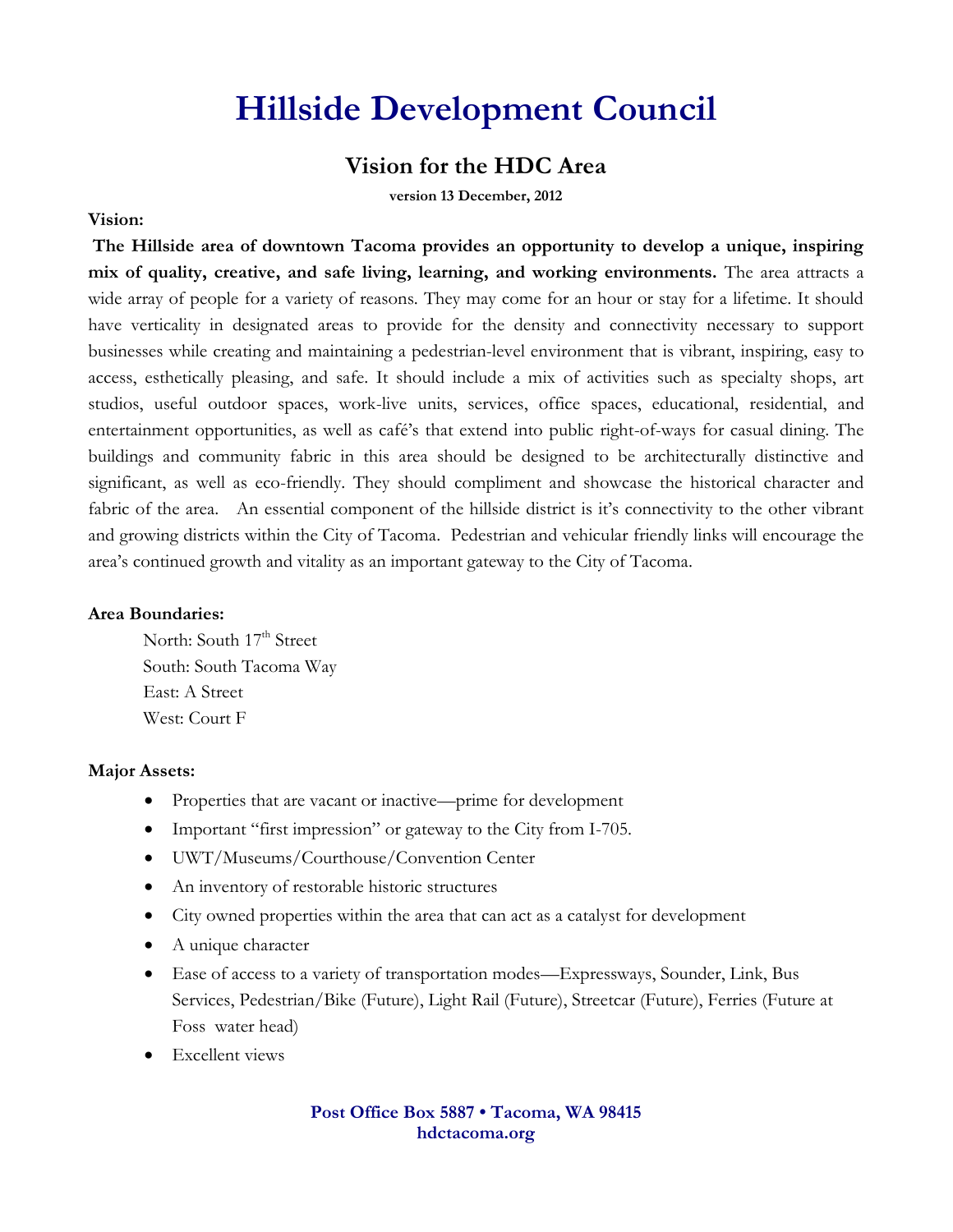# **Hillside Development Council**

- Waterfront access
- Excellent fire, police and medical services
- Topography that presents opportunities for multi-level ground entrances and exciting possibilities for uphill transit options
- Governmental, business and community leaders who are willing to work together to create a constantly improving Tacoma
- The need to upgrade existing infrastructure provides the opportunity to adjust to development requirements

### **Developmental Goals:**

- Tacoma Avenue should be developed as the broad, landscaped thoroughfare it was intended to be with four lanes for traffic and without angle parking. Usage would include providers of services to the neighborhood in a mixed use setting. Tacoma Avenue also provides access across I-5 for both workers and residents.
- The Jefferson Avenue and Market Street corridor should become the high density spine for the district as well as the whole of Tacoma's downtown. The City owned property bound by Jefferson and Tacoma Avenues, 21<sup>st</sup> and 23<sup>rd</sup> Streets could become the home for a large anchor tenant.
- Commerce Street "Commerce Alley" should be developed as a pedestrian-friendly street with limited vehicle access. This will support a variety of street-level activities including but not limited to retail shops, restaurants, art studios, educational, and entertainment opportunities. Adding these street-level activities will create a continuous link from 25<sup>th</sup> Street, through the downtown core, to the theatre district.
- $\bullet$  21<sup>st</sup> Street should be improved from Pacific to Yakima Avenues and be designated as the primary access route for travelers moving east–west. A convenient, free-flowing transition from 21<sup>st</sup> Street to Yakima Avenue then to 19<sup>th</sup> Street must be developed. This street requires attention to grades, widening and replacing the roadbed and sidewalks, and assigning traffic priority– all accomplished in a visually attractive manner.
- The entire Brewery, Arts and Education, Warehouse, Museum, University Districts should be pedestrian friendly. Buildings should have retail shops, businesses or other public activity on the ground floor. Parking should be located remotely, or clustered underground or above the street level.
- The construction of businesses and developments that support or compliment UWT and its Master Plan should be encouraged.
- Height restrictions should be considered in relationship to the structure and fabric of the area.

**Post Office Box 5887 • Tacoma, WA 98415 hdctacoma.org**